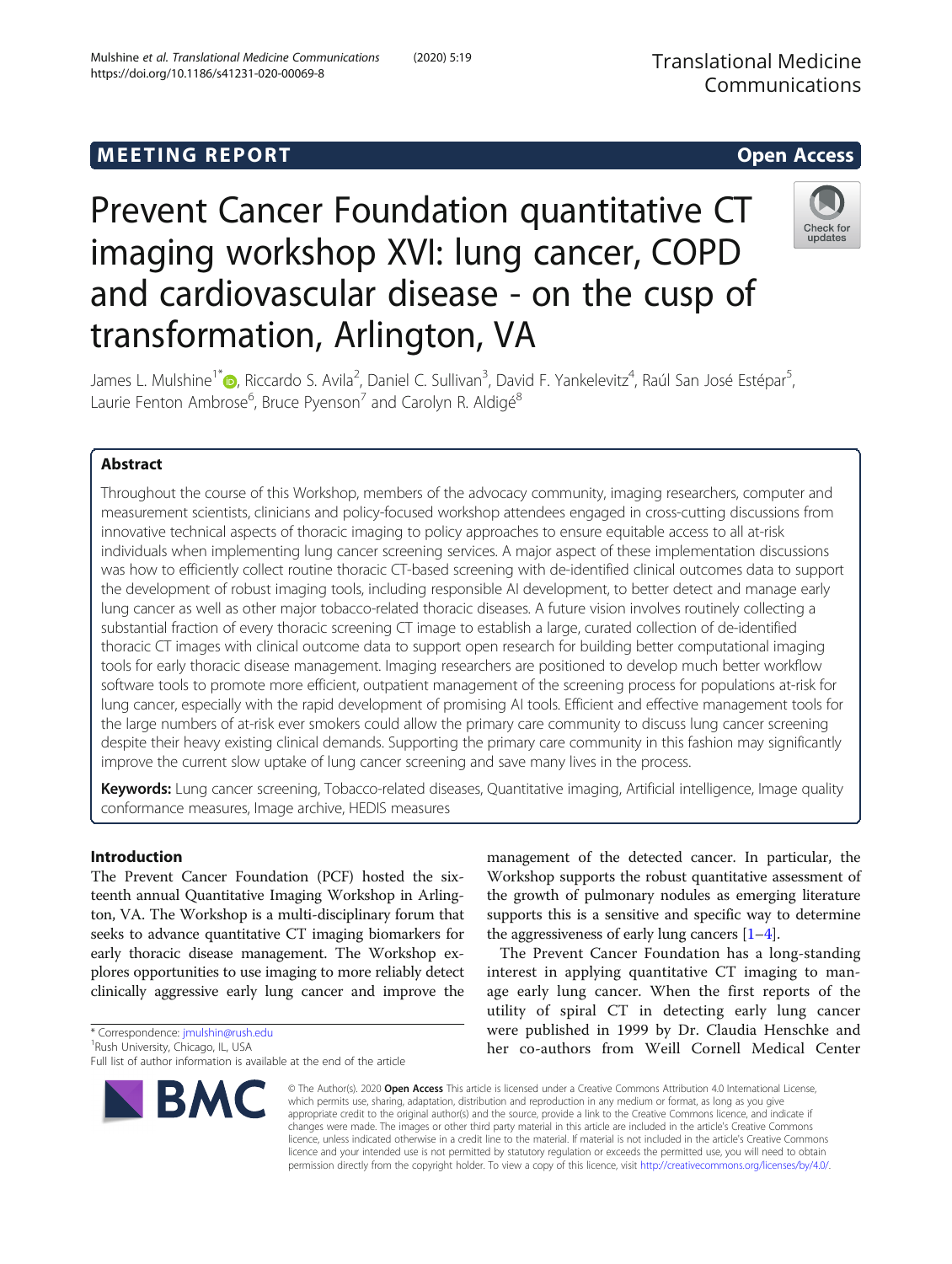and Cornell University, there was considerable skepticism about the robustness of this report [\[1](#page-8-0)]. The Prevent Cancer Foundation took a proactive role in supporting the rapid evaluation of this screening approach. In 2000, in conjunction with the Roy Castle Foundation from the United Kingdom, and through the advocacy of Cherie Blair, wife of the Prime Minister of the United Kingdom, the Foundation convened the U.K.-U.S. Millennium Lung Cancer Workshop in the U.S. Executive Office Building to explore how a randomized CT trial could determine whether lung cancer screening (LCS) might really reduce deaths from lung cancer. At that workshop, Dr. Richard Klausner, then director of the National Cancer Institute (NCI), committed to conducting a definitive randomized trial to test whether CT screening could objectively reduce lung cancer-related mortality. When the next Director, Dr. Andrew C. von Eschenbach came to lead the NCI, the leadership of the Prevent Cancer Foundation, in collaboration with Professor Donald Coffey of Johns Hopkins University, strongly encouraged Dr. von Eschenbach to finalize the study design for the low dose screening trial and then to conduct this critical trial.

After an in-depth evaluation, Dr. von Eschenbach finalized and then launched the randomized screening trial that was called the National Lung Screening Trial (NLST) [\[5](#page-8-0)]. The NLST is the largest ever, single-site cancer screening trial and accrued over 53 thousand current or former smokers ahead of schedule. The trial conclusively demonstrated that LCS reduced lung cancer mortality by 20% [[6\]](#page-8-0). This trial's landmark result of significant lung cancer-related mortality reduction ultimately led to the Center for Medicaid and Medicare's covering the cost of this new lung cancer screening service in the target populations across America [[7,](#page-8-0) [8\]](#page-8-0). Reinforcing the importance of this finding, a recently published long-term (10 year) follow-up of the NLST subjects, confirmed the substantive impact of this screening approach and clarified that the observed rate of overdiagnosis was below 3% [\[9](#page-8-0)]. This benefit has now been reproduced in a growing number of mature trial results from across the world, confirming this important cancer screening benefit [\[10](#page-8-0)–[13](#page-8-0)].

Accordingly, in recognition of Dr. von Eschenbach's contribution to completing the NLST and providing gold-standard evidence of LCS benefit, which is now leading to international acceptance of lung cancer screening, Dr. von Eschenbach was presented the 2019 James L. Mulshine, MD, Leadership Award (Fig. 1). Dr. von Eschenbach's remarkable career involved working over 3 decades as a physician, surgeon, oncologist, and executive, including serving as Chairman of the Department of Urologic Oncology, Executive Vice President, and



Chief Academic Officer at the University of Texas MD Anderson Cancer Center in Houston. He also served as President-elect of the American Cancer Society. After his time as NCI Director, he went on to serve as the Commissioner of the U.S. Food and Drug Administration (FDA).

## Current status of lung cancer screening management

During the workshop, critical discussions examined the evolution of risk biomarkers for early lung cancer management. To date, despite many trials using molecular epidemiology approaches, none of the candidate molecular markers has shown clinical utility beyond the established metrics of age and tobacco exposure in predicting lung cancer risk in tobacco-exposed populations [\[14](#page-8-0)].

Interest has also grown in the use of modeling approaches to evaluate risk in heavily tobacco-exposed populations. The evolution of a modeling effort was discussed to define the mortality benefit resulting from using different CT imaging time intervals for ongoing lung cancer screening using models [[15](#page-8-0)]. Investigators from Rice University have built models based on existing screening trial results found to improve outcomes with different intervals of serial repeat screening analysis. In this effort and only using recent CT screening experience outcomes to build and validate the model (rather than the older validation data derived from chest X-ray screening data). Dr. Olga Gorlova's preliminary results suggest that annually- repeated LCS gives the most favorable mortality reduction benefit and coincides with the recently published screening interval experience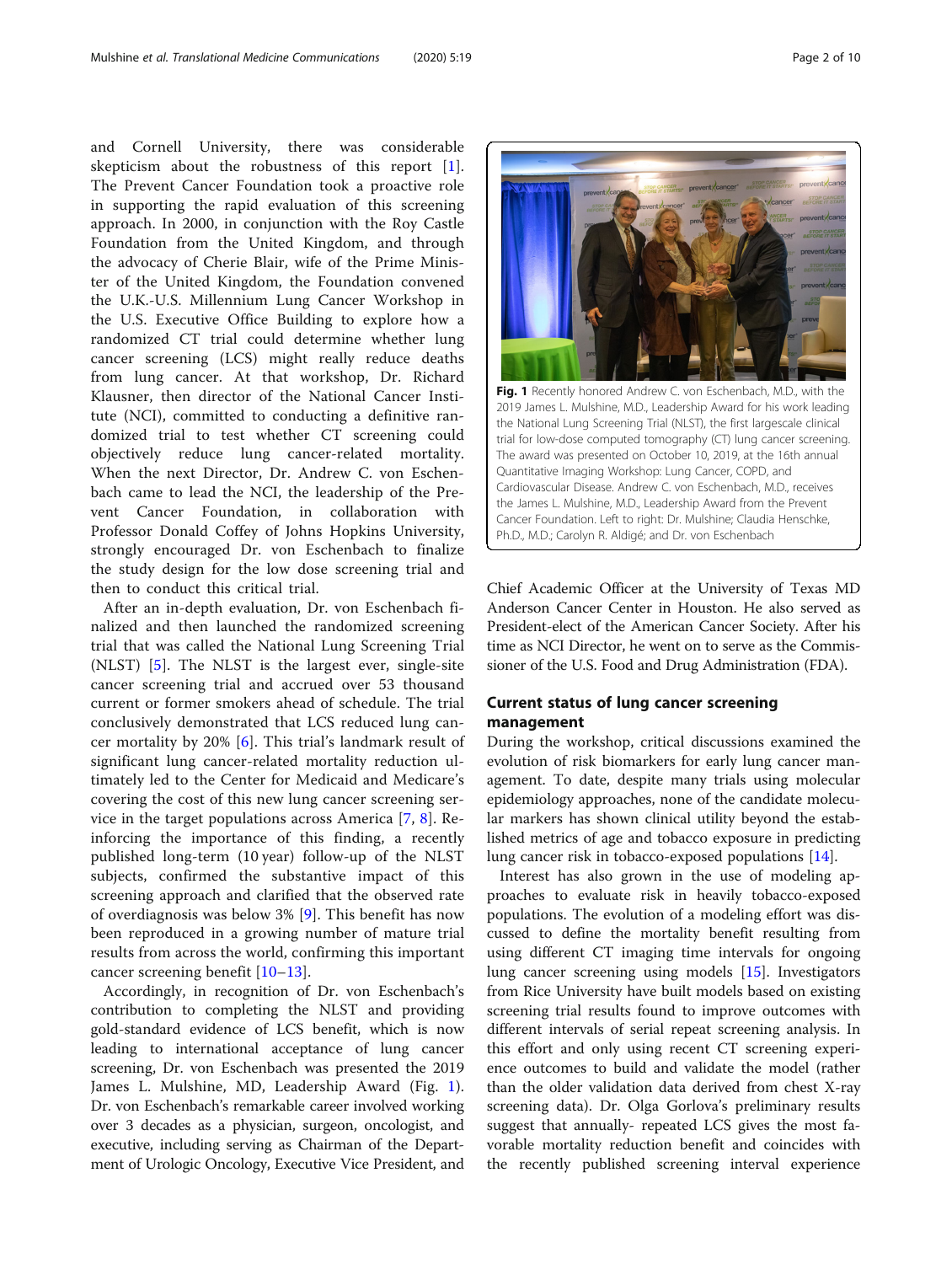from the NELSON trial [\[10](#page-8-0), [16\]](#page-8-0). Further, the Gorlova model demonstrates significant additional mortality reduction benefit resulting from continuing annual CT screening beyond the two annual screening cycles which were the basis for the NLST results. This prediction is now supported by long term follow-up of a number of major international screening efforts which have also reported favorable mortality reductions, considerably in excess of the NLST findings [[10](#page-8-0)–[13](#page-8-0)]. While such information is slow to percolate into the shared decisionmaking discussions around benefits/harms of participating in lung cancer screening, this lag may in part account be responsible for the tepid public acceptance of LCS. Yet, the collective impact of the favorable outcomes reported with the more recent screening reports may constitute an inflection point in the acceptance of lung cancer screening as a robust tool for improving tobacco-related adverse consequences. If this is true and annual repeat LDCT is performed on growing numbers of heavily tobacco-exposed individuals, it has important implications for the CT imaging service that will be the basis of this screening management. For example, quality measures to ensure the reliability of measured annual changes in nodule volume will be required to ensure responsible clinical management of the screening subjects.

## Evolving trends in integrating quantitative CT imaging into LCS

This workshop series started in 2004 to facilitate the introduction of quantitative CT imaging to improve early lung cancer detection and treatment [[17](#page-8-0)]. In the years since the first workshop, there has been considerable progress in optimizing visualization of early lung cancer with low dose CT. In 2007, the Radiological Society of North America developed a broad consortium of interested parties called the Quantitative Imaging Biomarker Alliance (QIBA) to optimize quality provisions for all types of quantitative medical imaging. This effort included a focus on early lung cancers imaging within the context of LCS [\[18](#page-8-0)–[20](#page-8-0)]. Over time, there have been extensive interactions between QIBA and the PCF Workshop leadership to address the shared goal of advancing quantitative CT imaging as a tool for early lung cancer management.

Precise quantitative imaging for pulmonary nodules with volumes between 5 and 12 mm in diameter required for successfully screening for early, curable lung cancer is a demanding challenging task [\[18\]](#page-8-0). The advantages of CT in this setting includes high spatial resolution even using low medical radiation dose for image acquisition. In regard to the cost of a thoracic CT for lung cancer screening, current federal reimbursement for performing and reading a CT for lung cancer screenings is less than \$250. In regard to feasibility, this study can be acquired painlessly requiring much less than a minute to acquire a comprehensive study. Finally, there are currently already deployed a surplus of CT scanners available across many communities in the United States that are currently being utilize to enable implementation of this new cancer screening service.

From the field work done in developing the conformance process for optimal characterization of small non calcified pulmonary nodules, resolution through the entire field of view emerged as the main imaging parameter determining nodule measurement precision [[18\]](#page-8-0). Of note, ensuring optimal image resolution throughout the full field of view is critical to allow for accurate characterization of pulmonary nodules in the peripheral regions of the lung as that is where lung cancers frequently arise.

The technical and metrological issues embedded in reliably imaging small image volumes for detecting early stage lung cancers in the range of nodule volumes from 5 to 12 mm in diameter are formidable. In screening management, when a 6 mm-in-diameter nodule grows to 7 mm in diameter, visually it may seem like a small change. In reality, this represents a 50% increase in the volume of the nodule. For LCS, the clinical objective is frequently to detect a volume change in suspicious lung nodules over a time-interval. This task routinely occurs with annual LCS visits. Precise measurement of lung nodules can be thwarted by the inherent complexities of the thoracic anatomy related to the confluence of bony, muscular, and vascular structures all moving within the confines of the chest. In addition, each vendor employs its own proprietary image processing approach making cross imaging platform comparisons complex. Then, there is an array of technical factors, such as variations in subject positioning on the imaging table, that can change each time a subject is imaged.

A recent example of this collaboration has been a QIBA research project supported by the PCF to provide low-cost imaging phantoms (CTLX-1) that were developed specifically to evaluate the quantitative functioning CT scanners to measure small thoracic nodules for LCS [[21](#page-8-0)]. QIBA had defined parameters for optimal measurement of suspicious lung nodules for early lung cancer detection at LCS [\[18](#page-8-0)]. The volume range of these lesions of interest for LCS ranges from 5 mm in diameter to just over a centimeter. Consistent and precise measurements in a volume range that small are beyond the bounds of usual clinical care imaging. Therefore, to address the image acquisition quality, LCS sites can upload a CT-acquired image of the CTLX-1 phantom using their proposed LCS imageacquisition protocol via a dedicated, QIBA-hosted, cloud-based infrastructure. The transmitted phantom image is rapidly analyzed per the QIBA conformance process to characterize the actual performance of the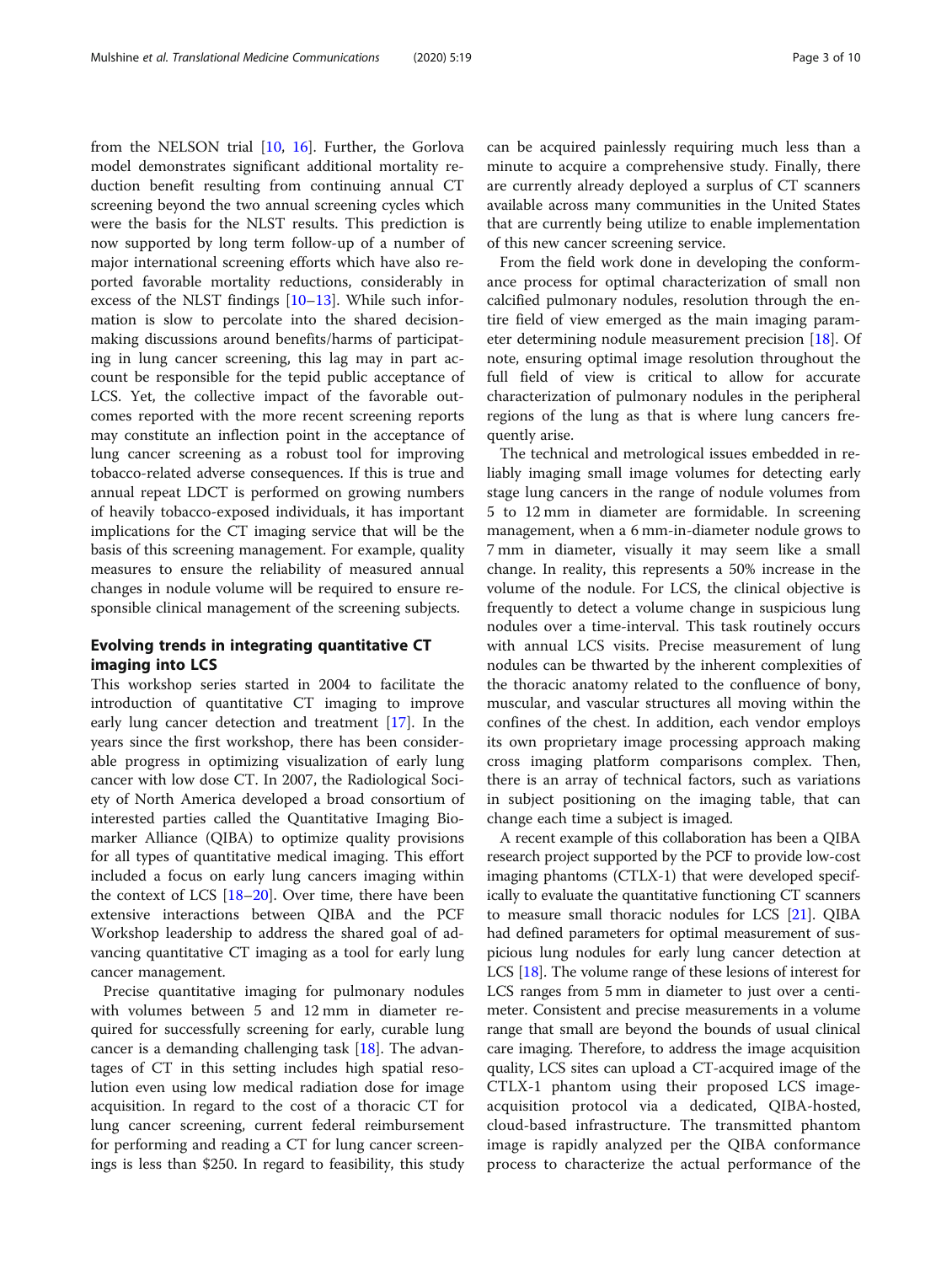site's CT scanner based on the fidelity of its transmitted image to the actual known physical characteristics of the CTLX phantom [\[21](#page-8-0)]. This process has been undertaken by 100 LCS sites from across the world, testing hundreds of individual scanners. Comprehensive analysis of these images reveals that most LCS sites employ CT image acquisition parameters that do not allow optimal nodule measurements due to compromise in image resolution or other critical characteristics. However, the automated phantom analysis can often identify simple alterations in the CT image acquisition parameters that can be transmitted back to the LCS site, so that revised acquired CT image achieves the level of measurement performance to enable accurate volume measurement. Based on these efforts, this image quality resource is now globally available from QIBA as a hosted, web-based service to enable improvement to low-dose CT image acquisition across the world [[18](#page-8-0)].

In moving to clinical application, defining reliable levels of imaging measurement performance requires establishing processes to independently validate the actual quality of quantitative imaging biomarkers. Then such approaches must be disseminated to allow responsible integration of these validation tools to support relevant clinical decision making. The FDA has recently proposed an approach to optimizing quantitative imaging measurement quality for medical devices [https://www.fda.](https://www.fda.gov/media/123271/download) [gov/media/123271/download,](https://www.fda.gov/media/123271/download) accessed July 15, 2020. The FDA's intention is to facilitate the development of standards and validation tools to ensure the precise performance of tools used in medical-related processes. Their approach to process standards emphasizes achieving meaningful performance levels and allowing innovators to define how such performance is achieved. Having explainable elements may prove beneficial over time in terms of allowing inter-operability of imaging platforms, as there has been a productive experience with consensus approaches such as with efforts to define image measurement metrology and digital imaging and communications in medicine (DICOM) data format [[22,](#page-8-0) [23](#page-8-0)].

## Extracting all available information from thoracic imaging of tobacco-exposed individuals

A shared goal of many researchers is to evaluate high resolution, 3-D thoracic CT lung images under a single framework to assess the three leading causes of premature death: lung cancer, chronic obstructive pulmonary disease (COPD) and coronary artery disease (CAD) due to shared pathogenesis related to tobacco exposure [\[24](#page-8-0)]. These comorbid conditions are frequently evident in the thoracic CT scan of individuals with heavy tobacco exposure as the peak incidence of these three diseases are in the same age range as is the current eligibility for lung cancer screening.

It is now well reported that there are frequent findings of COPD while performing lung cancer screening [\[25](#page-8-0)]. Many individuals being screened for lung cancer under the current USPSTF guidelines will be found to have COPD and initial efforts to ensure the quality of LDCT imaging must be also evaluated to ensure those conditions do not compromise efforts to characterize COPD status. Separate efforts are ongoing within the QIBA to define the most productive diagnostic approach for CT imaging of chronic obstructive pulmonary disease, and an independent profile document for this type of CT imaging has already been developed [\(https://qibawiki.](https://qibawiki.rsna.org/index.php/Lung_Density_Biomarker_Ctte) [rsna.org/index.php/Lung\\_Density\\_Biomarker\\_Ctte](https://qibawiki.rsna.org/index.php/Lung_Density_Biomarker_Ctte)). The work to develop this profile has helped to define the critical elements of COPD imaging that must be preserved in the setting of LCS so that both diseases can be optimally detected. Management of COPD in the context of LCS was presented by Dr. Lee Gazourian. The Lahey Hospital and Medical Center has spearheaded the use of quantitative imaging to diagnose COPD in their LCS population. They showed an association with the risk of COPD hospitalizations and how this information can be utilized to manage this at-risk population, reduce cost and improve outcomes using a reported bestpractice clinical path program [[26\]](#page-8-0).

Recently, coronary calcium scoring has emerged as the most informative predictor of cardiac risk [[27](#page-9-0)]. It is now well established that coronary calcium can be routinely visualized when obtained through a thoracic CT scan for LCS [\[28](#page-9-0)]. Morteza Naghavi, MD, reviewed the public health implications of the detection of coronary calcium, including by thoracic CT imaging. Dr. Naghavi is a cardiologist who advocates for the broader use of coronary calcium imaging as a preventive biomarker for managing cardiac mortality risk. To advance this work, Dr. Naghavi established the Society of Heart Attack Prevention and Eradication as a forum to advance the use of coronary calcium analysis including in the setting of LCS [\[29\]](#page-9-0).

Performing thoracic CT imaging for lung cancer and COPD as well as coronary calcium has become a major focus of this Workshop, to allow the full public health benefit of thoracic CT imaging as a "smoking-related diseases" screening tool [[24\]](#page-8-0). Epidemiologists have reported that although lung cancer cases will substantially decline between now and 2065, over 4.4 million people will still die of lung cancer and about 20 million adults of ages 30–84 will continue to smoke in 2065 [\[30](#page-9-0)]. Given the vast numbers of individuals sharing health risks related to tobacco exposure, current budget pressures, considerations of efficiency and economy are critical, especially in addressing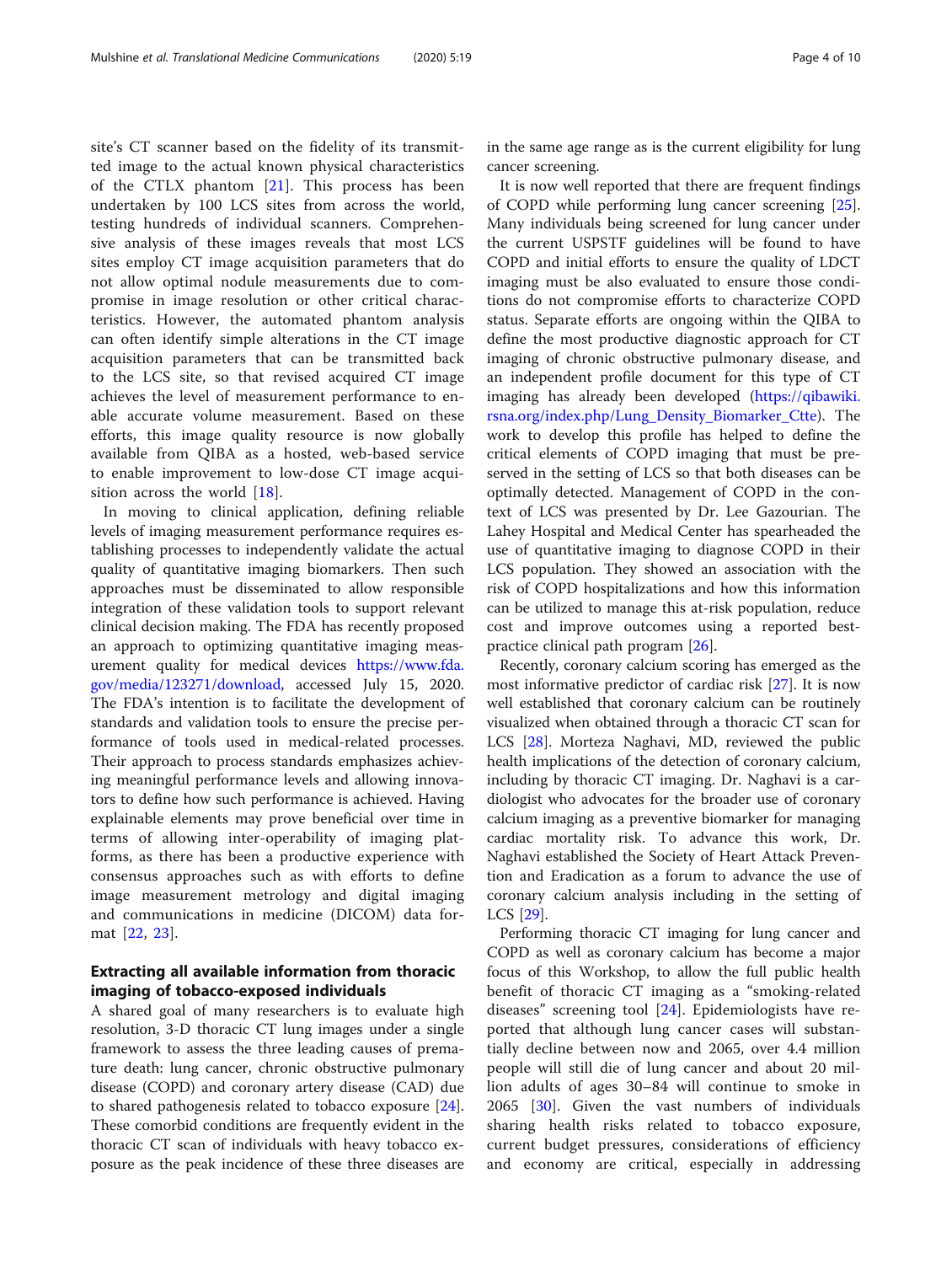equity concerns in assuring screening access along with tobacco cessation services as needed by members of medically underserved communities.

Currently, these image quality tools are also being implemented in an ongoing effort of the United States Department of Veterans Affairs (VA) in which they are working to develop an integrated, open-source software clinical management tool for routine clinical care at VA facilities, given their large population of tobacco-exposed individuals. Dr. Claudia Henschke of Icahn School of Medicine at Mount Sinai and Rick Avila are co-principal investigators of this effort along with Dr. Drew Moghanaki of the Atlanta VA. This software environment leverages the vast experience the International Early Lung Cancer Action Project (I-ELCAP) accrued in efficiently managing the screening experience of over 70,000 screening subjects over the last two decades [\[31](#page-9-0)]. As demonstrated in a report of diagnostic work-up rates among I-ELCAP participants, the frequency of full diagnostic work-ups could be greatly reduced by restricting diagnostic work-up only to individuals with pulmonary nodules with a diameters 6 mm and greater [[32\]](#page-9-0). In this way, the risks associated with misdiagnosis can be overcome by using a defined quantitative measurement method that result in more consistently accurate nodule measurement [\[31,](#page-9-0) [32\]](#page-9-0).

To realize this vision, further efforts are needed to ensure that best quality approach to thoracic imaging is used to assess for these three major thoracic diseases, performed in a fashion that ensures reliable quantitative assessment for each of the three disease sites. Currently, there is no consensus approach to this, to establish how such an integrating imaging approach should be performed as the assessment of these three diseases has been quite different. However, this is a favorable time to attempt such an ambitious approach as CT detector technology, image analysis approaches and radiomics have all undergone rapid improvement. In addition, artificial intelligence (AI) approaches are just being applied in the thoracic imaging space and thoracic screening is an opportunity where AI may bring considerable benefit.

## Artificial intelligence in LCS

A critical focus for the more quantitative-oriented participants at the workshop explores the issue of aligning quantitative thoracic CT imaging with artificial intelligence (AI) research to identify strategies for accelerating progress in this exciting new field [[33\]](#page-9-0). Discussions explored the possibility of educating clinicians on how they may use AI to enhance their productivity or to improve clinical outcomes. The group also considered what new competencies are required to prepare lung screening professionals to allow faster and better uptake

of such new tools. There are also additional areas with imaging process optimization could have benefit.

Over the course of the Quantitative Imaging Workshop series, there have been ongoing efforts to create large, high quality, and open CT image databases to enable not only imaging tool development but also robust validation. However, despite considerable effort, the rapid pace of improvement with imaging technology has limited the utility of existing thoracic CT databases for cutting edge research efforts [[34](#page-9-0)–[36](#page-9-0)]. Virtually all existing public lung cancer imaging databases were developed before the maturation of CT lung cancer screening that utilizes the current, higher resolution imaging technology. Now that the reality of AI is emerging in many fields, this gap has become more critical. To support rapid and responsible image database development, some workshop participants recommended establishing a standardized approach for a patient to declare that their data may be used for scientific research including AI development. Such a global opt-in approach could help remove many of the barriers that exist in making large open CT lung imaging databases a reality.

Establishing a large and well curated image archive of recent CT scans could also help improve the evidence foundation for CT image quality efforts such as the QIBA CT small lung nodule profile [\[18](#page-8-0)]. Specifically, the archive could facilitate better approaches to measuring part-solid lung nodules. These putative lung cancer precursor lesions currently have higher measurement variability due to lower contrast between the lung parenchyma and the solid component of a part-solid nodule and so this constitutes a more complex measurement challenge.

In addition, a large image archive could facilitate developing more precise methods of ensuring inter-operability of serial module measurements. At the present time, there is considerable variance with volumetric measurement of thoracic CT images obtained on two different types of CT scanners using comparable imaging protocols in the course of routine, annual LDLC screening. Success with precisely measuring lung nodules across different combinations of CT imaging platforms could simplify existing logistical burden in arranging annual follow-up scans for screening subjects being scanned on different types of CT scanners.

Considerations with imaging informatics tool development were brought into sharp focus with the presentation of Philip Hoelzer from Siemens Healthineers. In discussing the capabilities of the new Siemens lung cancer screening software tool, which included the first application of artificial intelligence, Dr. Hoelzer emphasized the importance of working with clinical radiologists in real-world settings to ensure seamless integration of new imaging informatics tools within routine clinical workflows to support broad adoption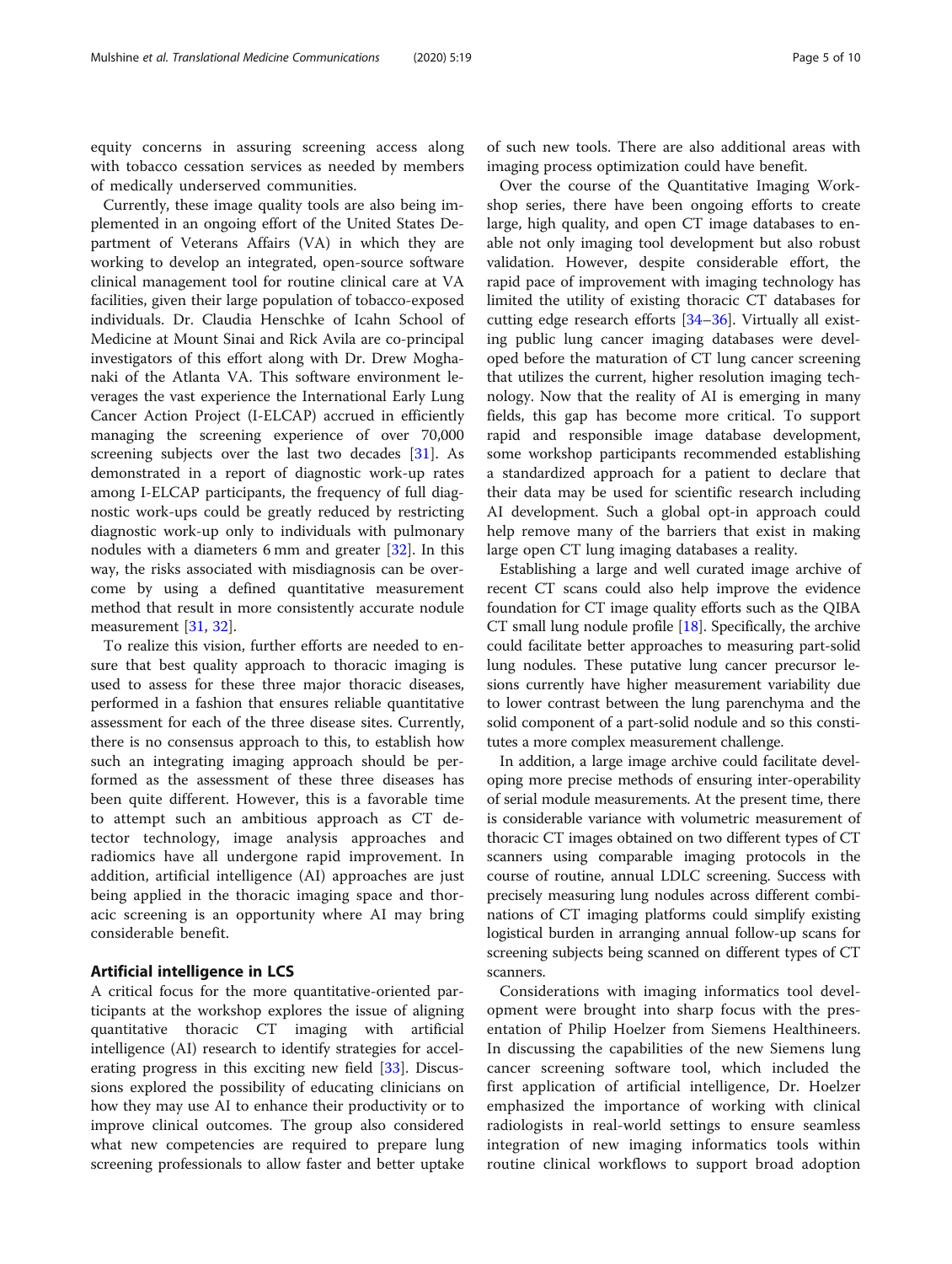of these new tools without disrupting the efficient delivery of clinical care.

#### Moving forward

Realizing the full potential of thoracic CT screening, while promising, still involves addressing challenging issue. The implementation of lung cancer screening alone has faced headwinds despite considerable new and strongly validating evidence of robust benefit and modest harms [\[37\]](#page-9-0). Could implementation of lung cancer screening implementation be hindered due to concerns with the complex management of two other leading causes of death (CAD and COPD) in this heavily tobacco-exposed cohort? Fortunately, this appears unlikely as integrating care for the three leading causes of tobacco-related chronic disease is already happening at leading screening centers [[38\]](#page-9-0). A more inclusive approach with thoracic CT imaging in tobacco-exposed cohorts will be disseminated through existing support for lung cancer screening, which is already federally reimbursed. In this fashion, routinely acquiring additional information about the two other leading causes of premature death (COPD and heart disease) can be done at an incremental cost within the screening effort. Leading screening programs already have considerable experience in performing this multi-disease screening, with clinicians already integrating this complex imaging information into productive discussions with individuals undergoing such screening [[38\]](#page-9-0).

To responsibly sustain such an evolution, it becomes even more important to follow screened populations for clinical outcomes. Collections of thoracic CT images obtained can also enable screening quality control evaluations that can be used to accelerate image tool development for the spectrum of tobacco-related thoracic diseases. Develop robust quantitative imaging software tools for efficient and economical clinical management for pre-symptomatic, high risk populations is an unrecognized unmet need. Pragmatically, the greatest barrier to producing such imaging tools with existing approaches, is the cost that companies would have to pay to collect sufficient relevant imaging information. A major discussion at the workshop was the possibility of engaging the public to support the re-use of acquired thoracic CT images from routine screening care to fast- track the development and validation of integrated screening imaging tools for lung cancer, coronary arteries and lung parenchyma.

From the in-depth discussions around this issue, it will be critical to work with advocates and professional societies to communicate to the public the importance of the thoracic screening opportunity and the catalytic value of image and data donations in realizing this public health opportunity. There was strong consensus that to accomplish these important goals, a major

communications campaign is essential to raise public awareness around the overall benefits of screening as a health check and not simply screening for lung cancer.

In addition, currently the challenge with LCS uptake is not only with numbers but also with the issue of equity. As the use of this service rises, will all elements of society benefit from these powerful new imaging tools equally [[39\]](#page-9-0)? Remarkable progress has also been reported with improving colon cancer uptake rates especially in extending benefit of this approved cancer screening service to medically underserved populations. A best practice in this regard is the implementation of cancer screening in the state of Delaware [[40,](#page-9-0) [41\]](#page-9-0). Dr. Al Rizzo outlined how in Delaware after a protracted inter professional effort, they adopted a state-wide program of nurse navigators for other, non-lung, cancer screening outreach including in medically underserved communities [\[40,](#page-9-0) [41](#page-9-0)]. Their system empowered functional committees with state-wide representation from all health systems to implement a bottom-up approach to map out effective screening delivery coupled with comprehensive metrics to guide the evolution of the screening effort. This effort resulted in a high screening participation across the defined target population, including medically underserved communities. These approaches are now being applied to LCS services in that state.

Learning from previous screening efforts, there is a fundamental need to effectively communicate the value of the screening service, but also to establish a scalable delivery model across diverse screening communities for the efficient delivery of this public health service [\[42](#page-9-0)]. Therefore, in addition to refining imaging tools to optimally characterize all three thoracic tobacco-related diseases, there is a critical need to invest in clinical decision-support and dissemination tools to ensure efficient clinical delivery of the integrated screening process in real-world settings.

Readily available, workflow-friendly screening management tools are not yet at hand to ensure busy clinicians are efficiently recording critical information which would be the basis for tailored communications tools. These tools will be essential to allow already bandwidthrestricted clinicians to effectively and reliably communicate with screening subjects and sustain this thoracic screening process. This is a significant and largely ambulatory care coordination challenge. Tasks include assisting clinicians both in the in-take referral of patients to the screening program as well as with communication around scheduling, providing results and then determining action plans. Reflecting the current screening literature, there were extensive discussions about the role of such navigator/facilitators with this new model of care which is emerging to implement high quality lung cancer screening. A practical implication is that the imaging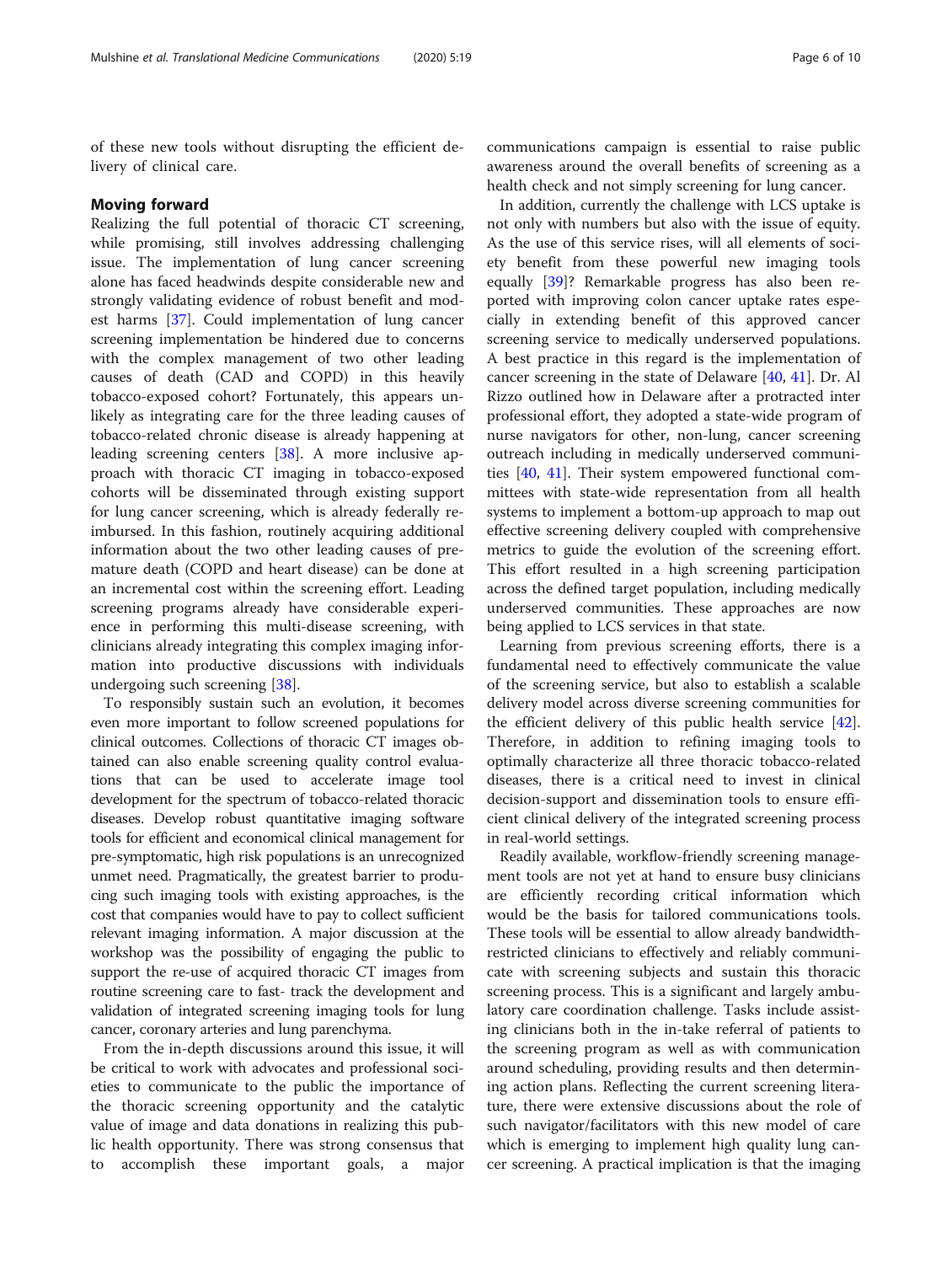management process has to be integrated into the comprehensive screening subject management software to ensure that optimal outcomes occur.

Such integration of quantitative imaging results that is now emerging as a key part of the LCS management process will also be equally relevant to support the integrated care for the other two major thoracic CTdetected diseases (COPD and CAD). To accomplish this integrative care will entail coordination of technical imaging factors such as defining a single image acquisition protocol to optimally evaluate across three distinct disease entities. Further, it is possible that we will learn that the best image acquisition approach may differ relative to the needs of specific populations as potentially related to shared xenobiotic exposures and genetic background. Attention to such issues going forward will be critical, but the consensus was that to begin this approach, a defined high-quality overall protocol should be implemented. Then, through time, analysis of outcomes may improve performance by refining the image acquisition parameters. Currently, the QIBA Small Lung Nodule profile proposes a best practice, standardized image acquisition protocol for lung cancer screening which will be incorporated as the default image acquisition approach. More research is required to best define default standard data reporting elements for quantitative imaging endpoints as well as standardized management protocols for specific clinical findings.

A potential benefit of improving LDCT screening in pre-symptomatic cohorts of tobacco-exposed individuals is that many more people will be identified in the near term with early, asymptomatic lung cancer, COPD and CAD with existing state-of-the-art imaging and computational tools [[43\]](#page-9-0). A sustained focus of the workshop has been to encourage the pharmaceutical industry to develop new therapeutics for these early, screen-detected illnesses. Likewise, the LCS setting is also equally committed to encouraging the use of preventive measures including improvements in diet, exercise and smoking cessation as relevant. Maintaining continuous innovation in this sector to allow progress in the development of effective preventive agents as well as development of public health measures to ensure equitable access to these services merits ongoing financial investment.

Nationally, it is a time of large-scale transition to a population health. Therefore, to support LCS implementation, it is also critical to address the issue of ensuring reimbursement for these new and evolving screening management services. However, to sustain reimbursement there also has to be an objective measure of health benefit. Therefore, discussions included consideration of what will be the cohesive national quality process to ensure the value of integrating quantitative imaging processes into LCS.

The benefits of holistic integration and the metrology of image quality improvement may represent two ends of a spectrum of healthcare management. In the middle of that spectrum are the payer population health metrics, which shift billions of dollars of healthcare funds and have been instrumental in improving cancer screening rates, diabetes care, and immunization rates, among other outcomes. However, there are no payer metrics for LCS. Today, payers have no incentives to encourage LCS.

For example, Medicare uses Star metrics based on HEDIS (Healthcare Effectiveness Data and Information Set) measures to adjust payments to Medicare Advantage plans, which now enroll close to 40% of Medicare beneficiaries (25 million lives), as well as payments to Part D plans (close to 50 million lives) and Accountable Care Organizations (12 million lives). Similar metrics are used to shift funds among Affordable Care Act Marketplace plans, and to reward / penalize Medicaid Managed Care Organizations. Commercial insurers are also measured on similar metrics. Consequently, the creation and adoption of one or more HEDIS metric would be an incredibly powerful advance for LCS. Basically, payers would receive financial incentives/penalties to promote LCS for their members. For existing HEDIS measures, payers implement programs to meet their targets, and they have an interest in implementing programs that will produce the desired scores.

The HEDIS measures for cancer screening would seem to be a useful starting point. These measures are ratios—the number of eligible members who were screened in a defined period divided by the total number of members who were eligible for screening. However, there is a significant challenge for a LCS HEDIS measure, which is that there are no reliable ways to establish a payer's denominator—the number of members eligible for screening. This is because the data on an individual's smoking history is not reliably collected for a payer's membership, and when it is collected, it is not readily available. Furthermore, personal attestations of smoking history have proved to vary from one interview to another.

Ideally, HEDIS measures can be produced entirely with administrative data--medical claims. This is because there is no other way to quickly, repeatedly, and inexpensively generate current information for tens of millions of lives. HEDIS scores are produced annually.

Consequently, in Workshop discussions over the last 2 years, we have proposed a HEDIS metric based on a yield rate—the portion of incident lung cancer cases in a year that were found through screening. That is, the numerator is the number of new, screen-detected lung cancers, and the denominator is the number of incident lung cancers. There are a number of details to work out, and the different possible algorithms that can produce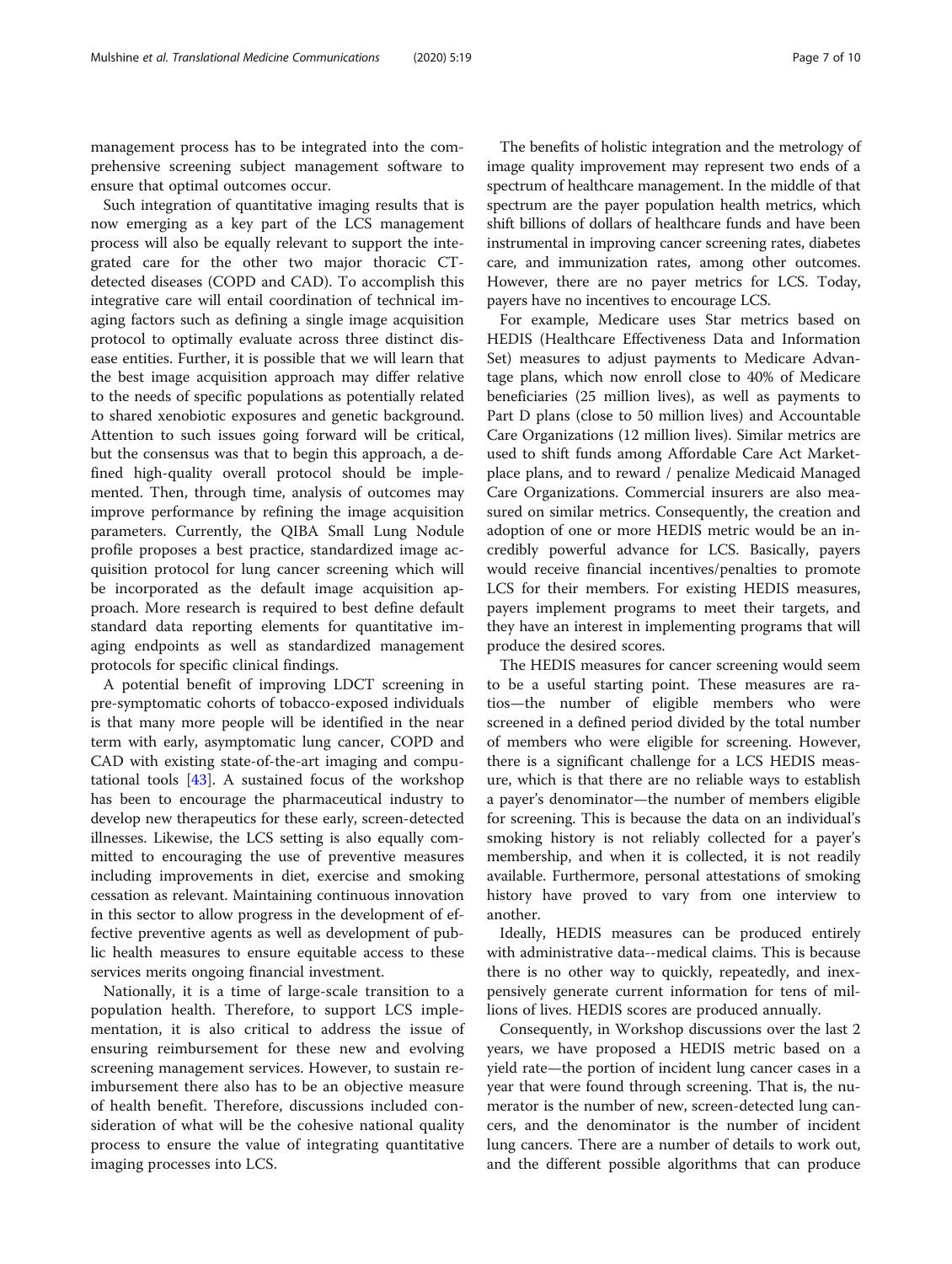this ratio would need to be tested for reasonability, reliability and stability.

The National Committee on Quality Assurance administers HEDIS and has a standard process for creating and evaluating new measures. The development of a HEDIS measure for LCS should be a priority for LCS advocates.

In closing, a range of opportunities to improve the imaging processes with LCS are outlined in Table 1. Innovations with both CT scanning capabilities and image processing have been occurring rapidly for a number of years. To understand the quality of imaging in "real world" LCS settings, it is critical to prospectively acquire images obtained in the screening process, so that the performance of image measurements can be determined objectively. With new thoracic CT image collections as well as with established image collections, there is a need to support curation of the image collections to ensure that they are a reliable source of "ground truth". To establish truth may involve expert radiology review or systematic review with define software tools. In this fashion, validation with imaging biomarkers can proceed

Table 1 Consensus aspirations for advancing quantitative

imaging to improve lung cancer screening and quantitative tool development and validation

1) Create a public database of 50,000 lung cancer screening imaging datasets

• Leverage available data and phantom validation tools to ensure this is a high-quality image collection.

•Ensure that there is sufficient diversity (e.g., demographic, geographic, disease states, scanner models).

•Ensure that major lung cancer sub-populations (e.g., small cell) are represented in such a collection.

•Provide reliable sources of "Ground truth" information including lung nodule biopsy results.

2) Increase resource to support and curate new and existing databases and related technology infrastructure

•Centralized Database Example: The Cancer Imaging Archive (TCIA).

•Distributed Database Example: Early Lung Imaging Confederation  $(FLIC)$ .

•Technology Example: Automated insertion of lung nodules in existing CT scans.

3) Investigate a New Global Patient Data Electronic Submission Infrastructure

•Allow global patients to opt-in to having their data used by researchers with appropriate de-identification.

•Hospitals and healthcare facilities will inform patients of this opportunity to advance research.

•A global opt-in strategy will need informed consent templates for different regions of the world.

4) Improve the QIBA Small Lung Nodule Profile

•Add support for volume measurement of part-solid lung nodules.

•Add support for the ability to use multiple CT scanners over time to measure lung nodules.

in a much more rigorous and standardized fashion. To ensure ongoing collections of thoracic images, the public has to be informed on how these resources are required for the development of more capable image measurement tools that may provide the foundation for further innovation with complex detection and management tools such as with AI. Administrative mechanisms are required to ensure the integrity of the data security measures as well as to make the donation of medical images for research more commonplace. This may entail innovative software development to reduce the workflow burden of obtaining such image donations even in very busy, ambulatory imaging centers with limited capacity to support research efforts.

Finally, these new and precise imaging tools applied in clinical settings such as with small pulmonary nodule measurement for LCS may be foundational tools in population health settings with other thoracic, tobaccorelated diseases, where their application can have major strategic importance in enabling significantly impact such as in reducing mortality burden.

## Conclusion

LCS is an effective cancer screening process that benefits from rapid advances in the quantitative assessment of early lung cancer as well as computer-driven analysis capabilities. As such LCS is a prime target for realizing the promise of AI. However, to ensure responsible evolution, as discussed, there are complex layers of development that can benefit from coordination. As tobaccorelated thoracic diseases are such prominent public health issues, important policy issues are also relevant, including health equity and reimbursement. This meeting report summarizes the cross-cutting conversations of a diverse array of professionals as they consider how to continue to make progress in the application of advanced imaging to intercept the progression of an important set of major chronic intrathoracic diseases.

#### Abbreviations

PCF: Prevent Cancer Foundation; LCS: Lung cancer screening; NCI: National Cancer Institute; NLST: National Lung Screening Trial; FDA: Food and Drug Administration: NELSON: Nederlands-Leuvens Longkanker Screening Onderzoek; QIBA: Quantitative Imaging Biomarker Alliance; DICOM: Digital Imaging and Communications in Medicine; COPD: Chronic obstructive pulmonary disease; CAD: Coronary artery disease; VA: United States Department of Veterans Affairs; I-ELCAP: International Early Lung Cancer Action Project; AI: Artificial Intelligence; TCIA: The Cancer Imaging Archive; ELIC: Early Lung Imaging Confederation; HEDIS: Healthcare Effectiveness Data and Information Set

#### Acknowledgements

We appreciate the diligent technical support of Liz Hall.

#### Authors' contributions

All authors were involved in the conceptualization of the meeting and the resulting report. All authors were involved with the writing and editing of this document. Author's Permission to Submit: All of the above authors have agreed to submit this manuscript for publication.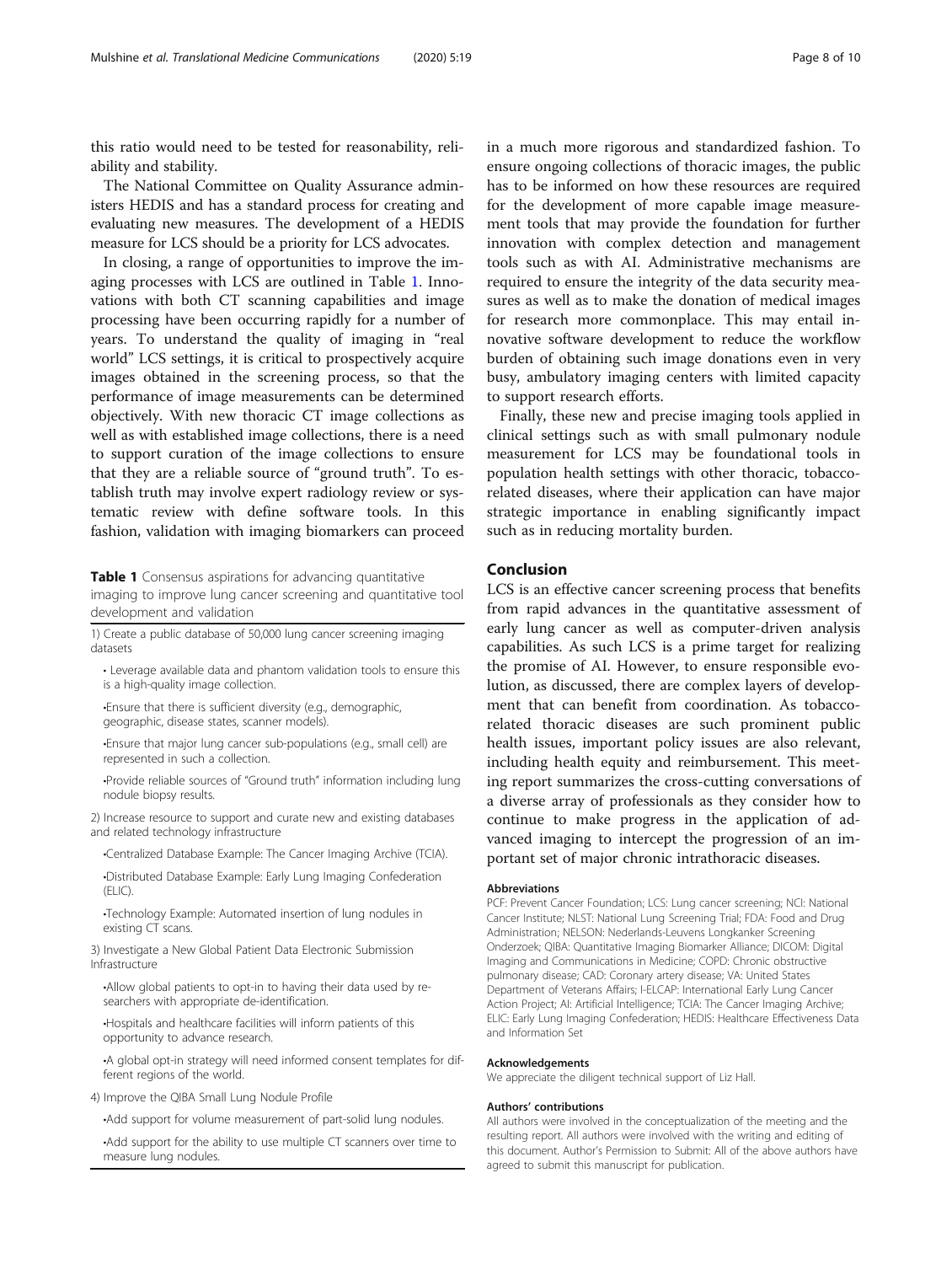## <span id="page-8-0"></span>Funding

Not applicable.

## Availability of data and materials

Not applicable.

Ethics approval and consent to participate Not applicable.

#### Consent for publication

Not applicable.

### Competing interests

James L. Mulshine, M.D. – No conflicts with the contents of this submission. Rick Avila, MS – Mr. Rick Avila is a co-owner and CEO of Accumetra, LLC, a private company which develops and provides technology to improve the quality of CT imaging including calibration phantoms mentioned within this paper.

Daniel C. Sullivan, M.D. – No conflicts with the contents of this submission. David F. Yankelevitz, M.D. – Dr. David Yankelevitz is a named inventor on a number of patents and patent applications related to the evaluation of diseases of the chest including measurement of nodules. Dr. Yankelevitz has received financial compensation for licensing of these patents. In addition, he is a consultant for and co-owner of Accumetra, a private company developing tools to improve the quality of CT imaging and is on the medical advisory board for Grail, a company that does blood tests for early detection of cancer.

Raul San Jose Estepar, Ph.D. – Dr. Raul San Jose Estepar is co-founder and advisor of Quantitative Imaging Solutions, a private consulting company for imaging analytics and visualization.

Laurie Fenton Ambrose – No conflicts with the contents of this submission. Bruce Pyenson, FSA, MAAA – No conflicts with the contents of this submission.

Carolyn R. Aldigé – No conflicts with the contents of this submission.

#### Author details

<sup>1</sup> Rush University, Chicago, IL, USA. <sup>2</sup> Accumetra, LLC, Clifton Park, NY, USA.<br><sup>3</sup> Duka University, Durbam, NG, USA. <sup>4</sup> Icabn School of Medicino. The Mour Duke University, Durham, NC, USA. <sup>4</sup>Icahn School of Medicine, The Mount Sinai Health System, New York, NY, USA. <sup>5</sup>Brigham and Women's Hospital – Harvard Medical School, Boston, MA, USA. <sup>6</sup>GO2 Foundation for Lung Cancer, Washington, DC, USA. <sup>7</sup>Milliman, Inc., New York, NY, USA. <sup>8</sup>Prevent Cancer Foundation, Alexandria, VA, USA.

#### Received: 27 August 2020 Accepted: 21 September 2020 Published online: 27 October 2020

#### References

- Henschke CI, McCauley DI, Yankelevitz DF, et al. Early Lung Cancer Action Project: overall design and findings from baseline screening. Lancet. 1999; 354(9173):99–105. [https://doi.org/10.1016/S0140-6736\(99\)06093-6](https://doi.org/10.1016/S0140-6736(99)06093-6) PMID: 10408484.
- 2. Yankelevitz DF, Gupta R, Zhao B, Henschke CI. Small pulmonary nodules: evaluation with repeat CT--preliminary experience. Radiology. 1999;212:561–6.
- 3. van Klaveren RJ, Oudkerk M, Prokop M, et al. Management of lung nodules detected by volume CT scanning. N Engl J Med. 2009;361(23):2221–9. <https://doi.org/10.1056/NEJMoa0906085> PMID: 19955524.
- 4. Field JK, Duffy SW, Baldwin DR, et al. The UK lung cancer screening trial: a pilot randomized controlled trial of low- dose computed tomography screening for the early detection of lung cancer. Health Technol Assess. 2016;20(40):1–146. <https://doi.org/10.3310/hta20400> PMID: 27224642.
- Aberle DR, Berg CD, Black WC, et al. The national lung screening trial: overview and study design. Natl Lung Screen Trial Res Team Radiol. 2011; 258(1):243–53. <https://doi.org/10.1148/radiol.10091808> Epub 2010 Nov 2. PMID: 21045183.
- 6. National Lung Screening Trial Research Team, Aberle DR, Adams AM, Berg CD, et al. Reduced lung-cancer mortality with low-dose computed tomographic screening. N Engl J Med. 2011;365(5):395–409. [https://doi.org/](https://doi.org/10.1056/NEJMoa1102873) [10.1056/NEJMoa1102873](https://doi.org/10.1056/NEJMoa1102873) Epub 2011 Jun 29. PMID: 21714641.
- 7. Printz C. Lung cancer alliance praises CMS decision to cover lung cancer screenings. Cancer. 2015;121(8):1157. <https://doi.org/10.1002/cncr.29376> PMID: 25855332.
- 8. Centers for Medicare & Medicaid Services. Decision memo for screening for lung cancer with low-dose computed tomography (LDCT). [https://www.](https://www.cms.gov/newsroom/press-releases/national-coverage-determination-ncd-screening-lung-cancer-low-dose-computed-tomography-ldct) [cms.gov/newsroom/press-releases/national-coverage-determination-ncd](https://www.cms.gov/newsroom/press-releases/national-coverage-determination-ncd-screening-lung-cancer-low-dose-computed-tomography-ldct)[screening-lung-cancer-low-dose-computed-tomography-ldct](https://www.cms.gov/newsroom/press-releases/national-coverage-determination-ncd-screening-lung-cancer-low-dose-computed-tomography-ldct). [Accessibility verified 2 June 2020].
- 9. National Lung Screening Trial Research Team. Lung cancer incidence and mortality with extended follow-up in the National Lung Screening Trial. J Thorac Oncol. 2019;14(10):1732–42. <https://doi.org/10.1016/j.jtho.2019.05.044> Epub 2019 Jun 28. PMID: 3126083.
- 10. de Koning HJ, van der Aalst CM, de Jong PA, et al. Reduced lung-cancer mortality with volume CT screening in a randomized trial. N Engl J Med. 2020;382(6):503–13. <https://doi.org/10.1056/NEJMoa1911793> Epub 2020 Jan 29. PMID: 31995683.
- 11. Pastorino U, Silva M, Sestini S, et al. Prolonged lung cancer screening reduced 10-year mortality in the MILD trial. Ann Oncol. 2019. [https://doi.](https://doi.org/10.1093/annonc/mdz117) [org/10.1093/annonc/mdz117](https://doi.org/10.1093/annonc/mdz117) [Epub ahead of print] PMID: 30937431.
- 12. Nawa T, Fukui K, Nakayama T, et al. A population-based cohort study to evaluate the effectiveness of lung cancer screening using low-dose CT in Hitachi city, Japan. Jpn J Clin Oncol. 2019;49(2):130–6. [https://doi.org/10.](https://doi.org/10.1093/jjco/hyy185) [1093/jjco/hyy185](https://doi.org/10.1093/jjco/hyy185).
- 13. Markowitz SB, Manowitz A, Miller JA, et al. Yield of Low-Dose Computerized Tomography Screening for Lung Cancer in High-Risk Workers: The Case of 7189 US Nuclear Weapons Workers. Am J Public Health. 2018;108(10):1296– 302. <https://doi.org/10.2105/AJPH.2018.304518> Published online 2018 October. PMCID: PMC6137787. PMID: 30138066.
- 14. Seijo LM, Peled N, Ajona D, et al. Biomarkers in lung cancer screening: achievements, promises, and challenges. J Thorac Oncol. 2019;14(3):343–57. <https://doi.org/10.1016/j.jtho.2018.11.023> Epub 2018 Dec 4. PMID: 30529598.
- 15. Chen X, Foy M, Kimmel M, Gorlova OY. Modeling the natural history and detection of lung cancer based on smoking behavior. PLoS One. 2014;9(4): e93430. <https://doi.org/10.1371/journal.pone.0093430> eCollection 2014. PMID: 24705368.
- 16. Yousaf-Khan U, van der Aalst C, de Jong PA, et al. Final screening round of the NELSON lung cancer screening trial: the effect of a 2.5-year screening interval. Thorax. 2017;72(1):48–56. [https://doi.org/10.1136/thoraxjnl-2016-](https://doi.org/10.1136/thoraxjnl-2016-208655) [208655](https://doi.org/10.1136/thoraxjnl-2016-208655) Epub 2016 Jun 30. PMID: 27364640 44.
- 17. Mulshine JL, Avila RS, Hirsch FR, Yankelevitz D. Developing CT imageprocessing tools to accelerate progress in lung cancer drug development. Oncology (Williston Park). 2006;20(12):1606–1608–10.
- 18. Radiological Society of North America- Quantitative Imaging Biomarker Alliance Wiki. [https://qibawiki.rsna.org/images/b/b3/QIBA\\_CT\\_Vol\\_](https://qibawiki.rsna.org/images/b/b3/QIBA_CT_Vol_SmallLungNoduleAssessmentInC5354TScreening_2018.11.18-clean-3.pdf) [SmallLungNoduleAssessmentInC5354TScreening\\_2018.11.18-clean-3.pdf](https://qibawiki.rsna.org/images/b/b3/QIBA_CT_Vol_SmallLungNoduleAssessmentInC5354TScreening_2018.11.18-clean-3.pdf). Accessed 2 Aug 2020.
- 19. Mulshine JL, Gierada DS, Armato SG 3rd, et al. Role of the quantitative imaging biomarker alliance in optimizing CT for the evaluation of lung cancer screen-detected nodules. J Am Coll Radiol. 2015;12:390–5.
- 20. Rydzak CE, Armato SG, Avila RS, et al. Quality assurance and quantitative imaging biomarkers in low dose CT lung cancer screening. Br J Radiol. 2017; [Epub ahead of 15 16 print]. [Crossref] [PubMed]. McNeil C. Low-Dose CT Lung Screening: New Developments Support Increased Quality.
- 21. More Data, Deep Learning ASCO Post. [https://www.ascopost.com/issues/](https://www.ascopost.com/issues/december-25,2018/low-dose-ct-lung-screening/) [december-25,2018/low-dose-ct-lung-screening/](https://www.ascopost.com/issues/december-25,2018/low-dose-ct-lung-screening/), Accessed on 8 Jul 2020.
- 22. Sullivan DC, Obuchowski NA, Kessler LG, et al. RSNA-QIBA metrology working group. Metrology standards for quantitative imaging biomarkers. Radiology. 2015;277(3):813–25. <https://doi.org/10.1148/radiol.2015142202> Epub 2015 Aug 12. PMID: 2626783.
- 23. Maglogiannis I, Andrikos C, Rassias G, Tsanakas P. A DICOM based collaborative platform for real-time medical teleconsultation on medical images. Adv Exp Med Biol. 2017;989:79–91. [https://doi.org/10.1007/978-3-](https://doi.org/10.1007/978-3-319-57348-9_7) [319-57348-9\\_7](https://doi.org/10.1007/978-3-319-57348-9_7) PMID: 28971418.
- 24. Mulshine JL. One screening for ischemic heart disease, lung cancer, and chronic obstructive pulmonary disease: a systems biology bridge for tobacco and radiation exposure. Am J Public Health. 2018;108(10):1294–5. <https://doi.org/10.2105/AJPH.2018.304655> Published online 2018 October. PMCID: PMC6137757. PMID: 30207781.
- 25. Seijo LM, Zulueta JJ. Understanding the Links between lung cancer, COPD, and emphysema: a key to more effective treatment and screening. Oncology (Williston Park). 2017;31(2):93–102 PMID: 28205188.
- 26. Bourbeau J, Julien M, Maltais F, et al. For the chronic obstructive pulmonary disease axis of the respiratory network Fonds de la Recherche en Santé du